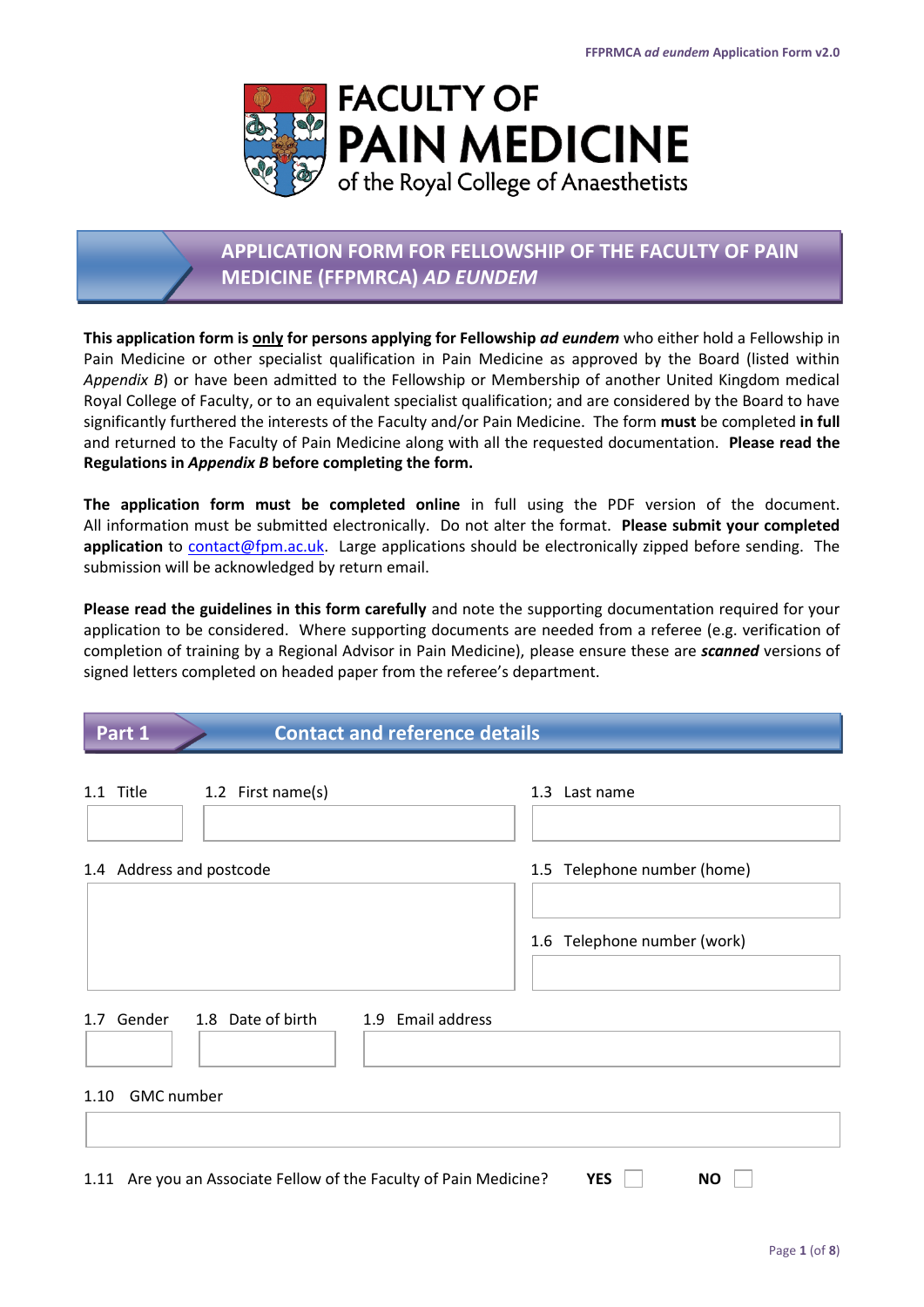# **Part 2 Application information**

- 2.1 Details of your honorary or substantive 2.2 State number of sessions or other including your full work address devoted to Pain Medicine
- consultant post in the United Kingdom contracted clinical commitment per week

#### 2.3 Please list your qualifications

2.4 Please summarise period of approved training or its equivalent including experience

# **Part 3 Furthering the interests of Pain Medicine or the Faculty**

The roles and activities below are methods by which applicants could have furthered the interests of the Faculty and/or Pain Medicine. Please tick the box to indicate if you fulfil any of these criteria and then write a 500 word summary with further details.

 $\Box$ 

|                       | I have been an Educational Supervisor in Pain Medicine for at least one year |    |  |
|-----------------------|------------------------------------------------------------------------------|----|--|
| Dates of appointment: | <b>FROM</b>                                                                  | ΤО |  |
| Which hospital?       |                                                                              |    |  |
| 3.2                   | <b>Committees or Working Parties</b>                                         |    |  |

I have been a member of a Faculty Committee or Working Party

| <b>FROM</b><br>Dates of appointment: |  |  |
|--------------------------------------|--|--|
| Which committee or working party?    |  |  |

#### **3.3 College Assessors**

I have been a College Assessor on an Advisory Appointments Committee for Pain Medicine appointments.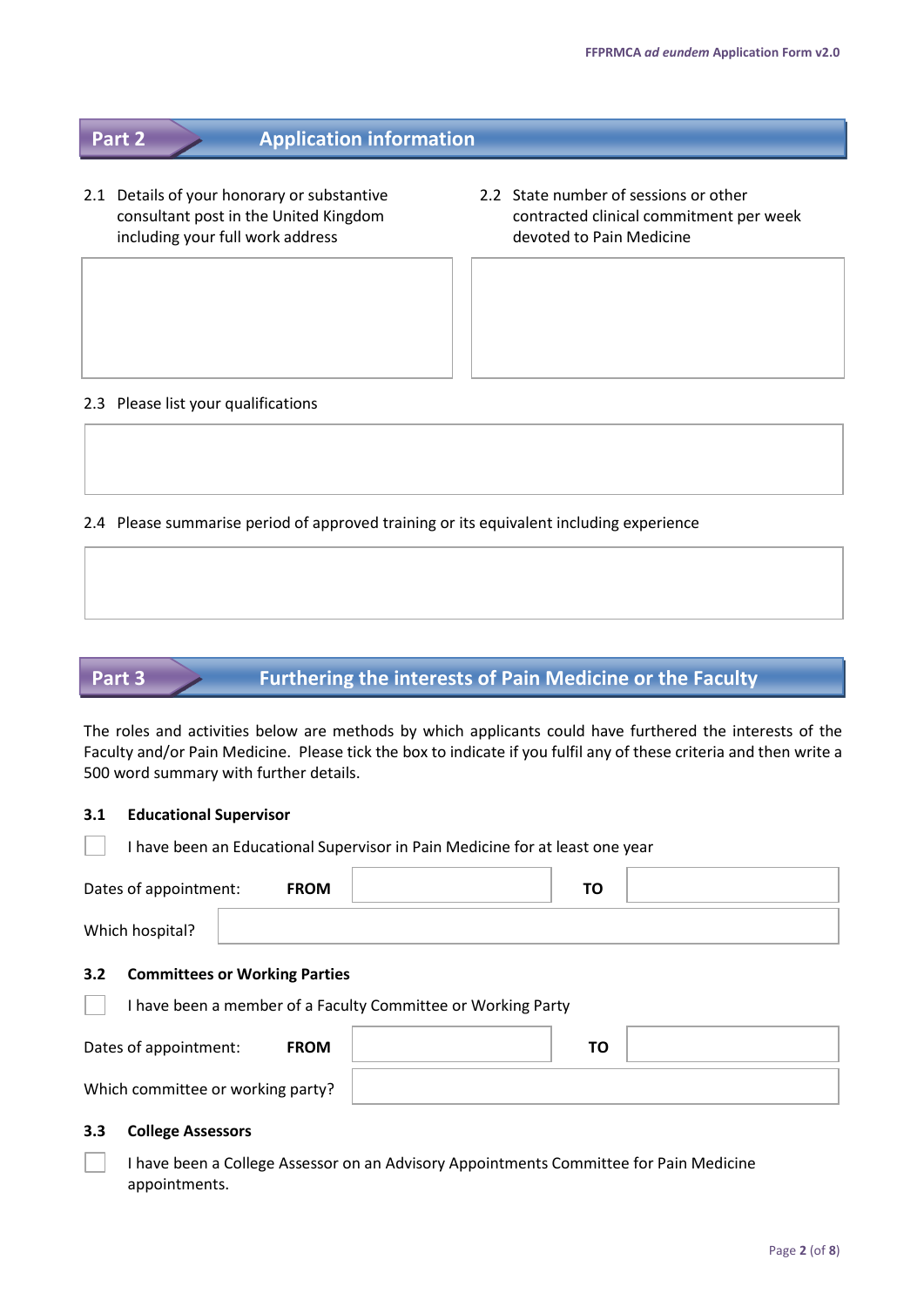#### **3.4 Courses and Events**

I have lectured either at Faculty courses and events or at College courses covering talks with relevance  $\Box$ to Pain Medicine.

**3.5** Please list the courses / events:

#### **3.6 Summary**

Please state below in no more than 500 words how you have furthered the interests of the Faculty or Pain Medicine in general with reference to the above routes or via any other method: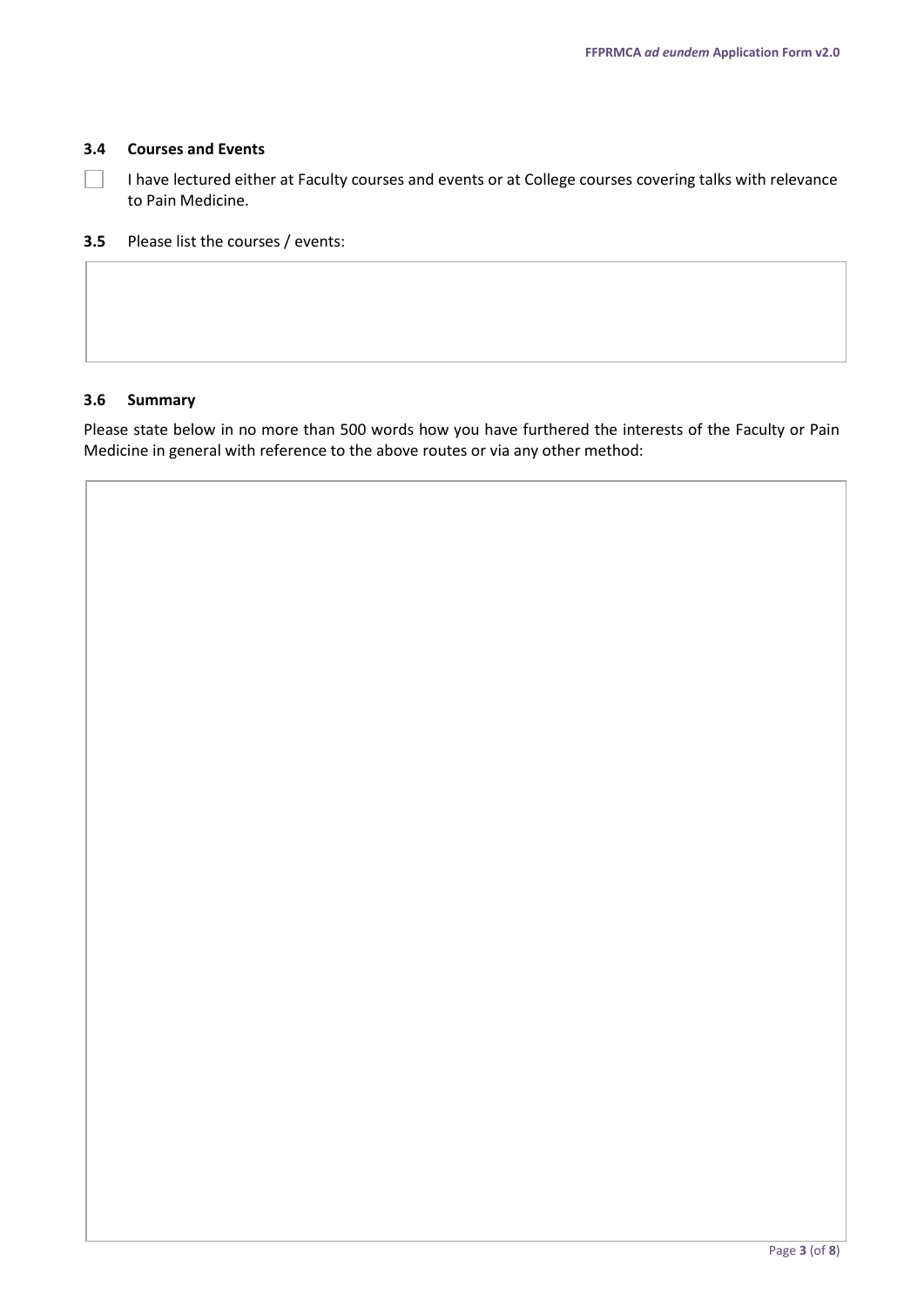# **Part 4 Supporting evidence**

### **Supporting evidence required:**

- Signed Clinical Director certificate (*see Appendix A*)
- Personal portfolio of supporting evidence documentation and evidence of competencies
- $\bullet$  CV
- Letter from an officer or signed diploma to verify that you hold a Fellowship in Pain Medicine or other equivalent specialist qualification. **Or** Signature from an officer to confirm that you are in good standing with the body that awarded your Fellowship or Membership of another Medical Royal College of Faculty or an equivalent specialist qualification
- Signatures of three Fellows of the Faculty of Pain Medicine, to the effect that the applicant has furthered the interests of the Faculty and is a fit and proper person to be admitted to the Fellowship.

#### **Signatures of three Fellows of the Faculty of Pain Medicine:**

*The document can either be completed electronically with electronic signatures or signed in hard copy and scanned into a PDF for submission.*

| $\frac{1}{2}$ 4.1 |       |
|-------------------|-------|
| Name of Fellow:   |       |
| Signature:        | Date: |
| $\frac{1}{2}$ 4.2 |       |
| Name of Fellow:   |       |
| Signature:        | Date: |
| $\frac{1}{2}$ 4.3 |       |
| Name of Fellow:   |       |
| Signature         | Date: |

**The standard required for the award of FFPMRCA is uniform regardless of the route of entry.** Regulations relating to Fellowship *ad eundem* are in *Appendix B* of this document (scroll down). Further details on standards are detailed in *Appendix D*.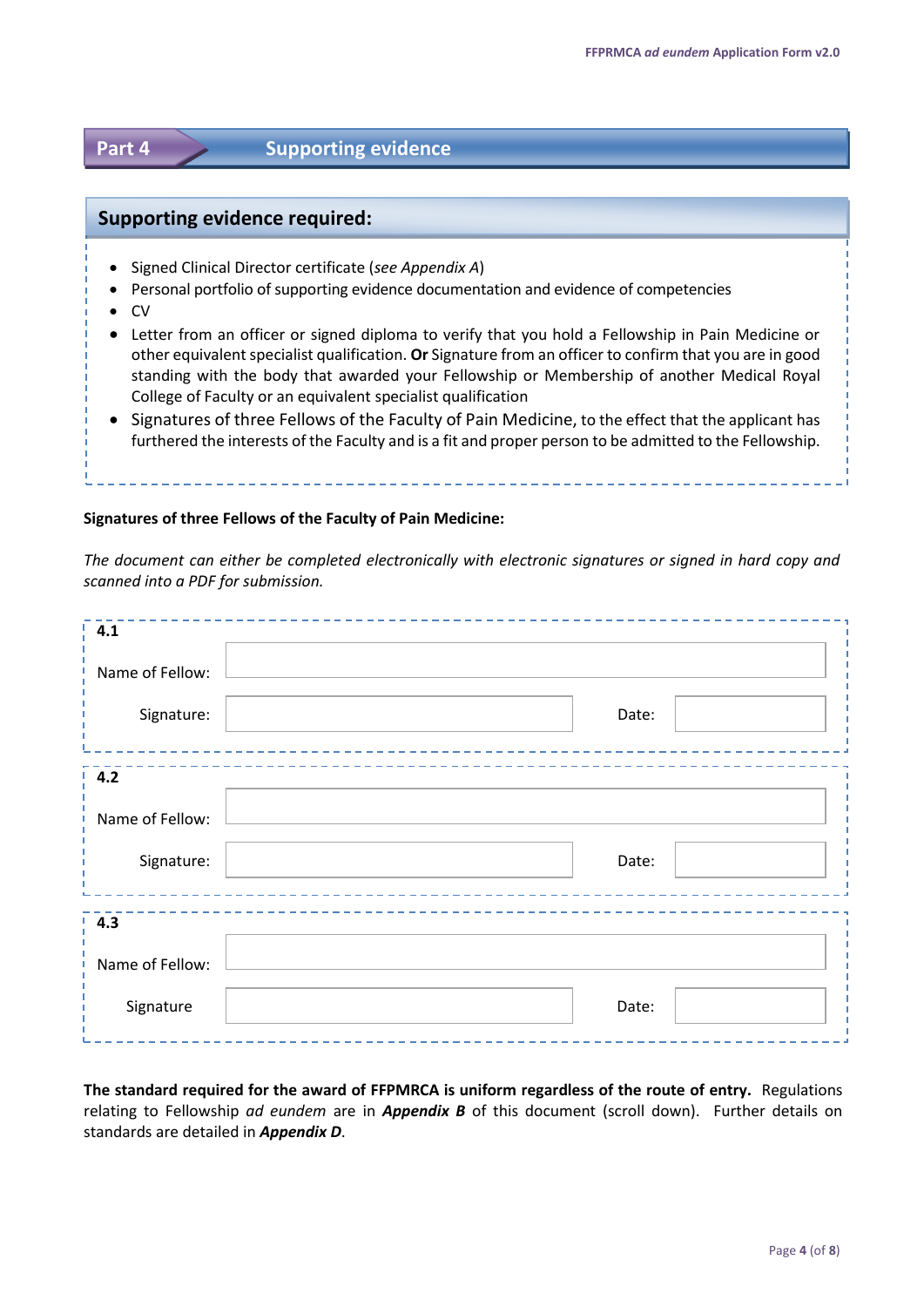**FFPRMCA** *ad eundem* **Application Form v2.0 Your application cannot be considered without the supporting evidence required for your application route**. The Board reserves the right to request additional information that it considers relevant to all applications. Examples of supporting evidence are contained in *Appendix C*.

| <b>Applicant's Declaration</b><br>Part 5                                                                                                                                                                                                                                                                                                                                                                                                                                                            |  |  |
|-----------------------------------------------------------------------------------------------------------------------------------------------------------------------------------------------------------------------------------------------------------------------------------------------------------------------------------------------------------------------------------------------------------------------------------------------------------------------------------------------------|--|--|
|                                                                                                                                                                                                                                                                                                                                                                                                                                                                                                     |  |  |
| I wish to have my application for the Fellowship of the Faculty of Pain Medicine (FFPMRCA) ad eundem<br>considered by the Board of the Faculty of Pain Medicine.                                                                                                                                                                                                                                                                                                                                    |  |  |
| I enclose all the following documentation:                                                                                                                                                                                                                                                                                                                                                                                                                                                          |  |  |
| <b>Completed and signed application form</b><br><b>Full and current CV</b><br><b>Signed Clinical Director certificate</b><br>Scanned copies of signed supporting letters as detailed in the application form<br><b>Signatures of three FFPMRCA</b><br>Personal portfolio of appropriate supporting evidence with a contents sheet                                                                                                                                                                   |  |  |
| I agree that the Board of the Faculty of Pain Medicine may seek any further information that it considers<br>is relevant to my application, and that my personal details may be made available to a third party(ies),<br>as required, for the purposes of assessing my competencies in Pain Medicine.                                                                                                                                                                                               |  |  |
| I understand that if I do not provide all the information and supporting documentation required, then<br>the Board of the Faculty of Pain Medicine cannot make the assessment.                                                                                                                                                                                                                                                                                                                      |  |  |
| I understand that before an assessment of my application can proceed, letters from all signatories must<br>have been received by the Board of the Faculty of Pain Medicine.                                                                                                                                                                                                                                                                                                                         |  |  |
| I confirm that, to the best of my knowledge, all of the information that I have provided in this<br>application represents a true and accurate statement. I understand that any serious misrepresentation<br>or false information supplied with the intention to mislead is a probity issue that may be reported to<br>the GMC.                                                                                                                                                                     |  |  |
| I agree that the information provided by me may be processed, in accordance with the Data Protection<br>Act, for legitimate purposes connected with my application.                                                                                                                                                                                                                                                                                                                                 |  |  |
| <b>Data Protection Statement</b><br>The Faculty of Pain Medicine (FPM) is fully committed to the principles of data protection, as set out in the<br>General Data Protection Regulation (GDPR). The FPM relies on legitimate interests as the lawful basis for<br>processing of personal data. We process and maintain personal data about you so that we can manage your<br>membership, provide you with appropriate products and services and share information with you about<br>FPM activities. |  |  |
| We will only use your information for the purposes as described and will not pass on your details to other<br>third parties unless you have given us consent to do so.                                                                                                                                                                                                                                                                                                                              |  |  |
| We use appropriate organisational and technical measures to ensure that your data are secure and<br>protected from loss, misuse and unauthorised access or alteration.                                                                                                                                                                                                                                                                                                                              |  |  |
|                                                                                                                                                                                                                                                                                                                                                                                                                                                                                                     |  |  |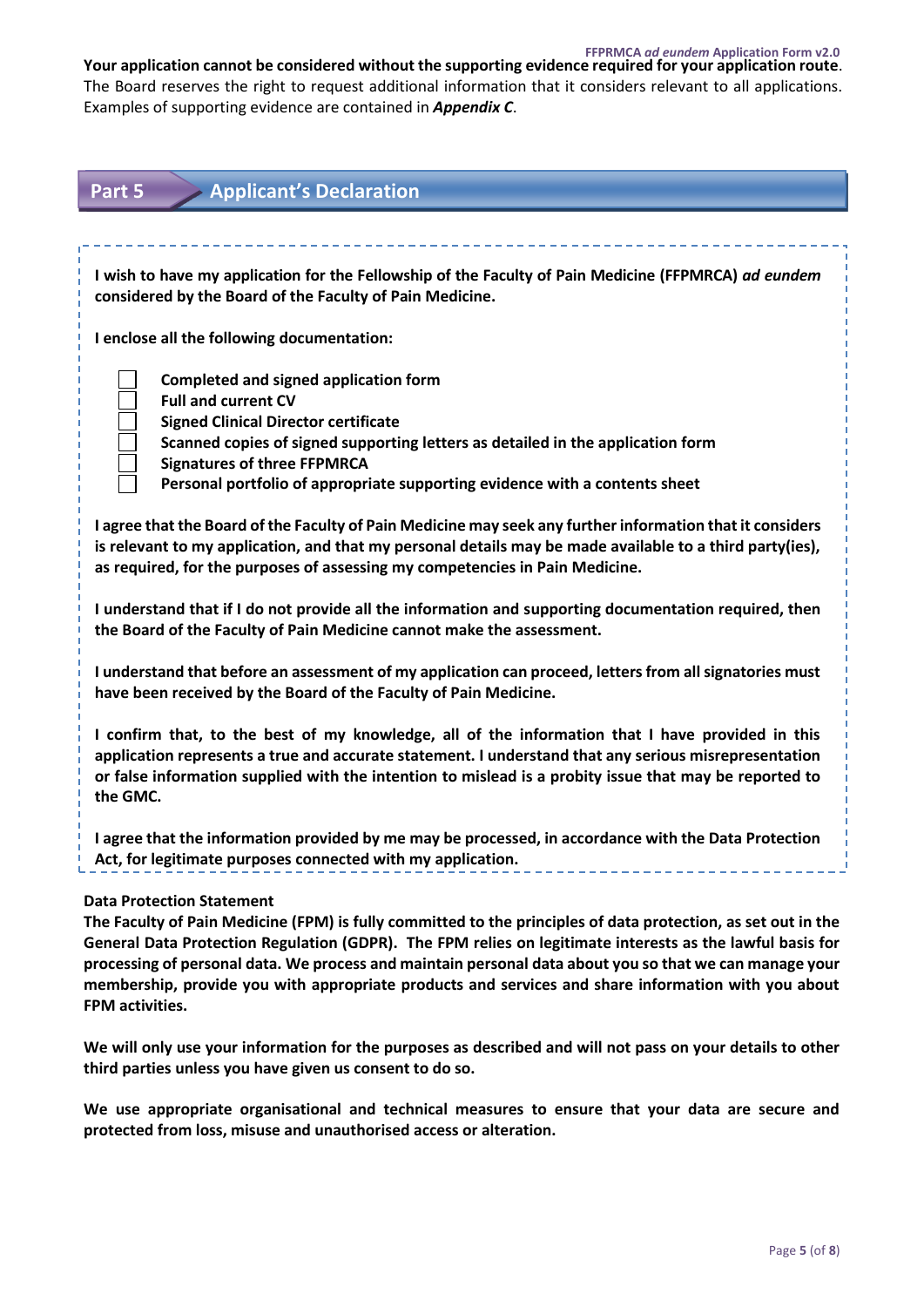#### **FFPRMCA** *ad eundem* **Application Form v2.0**

You have the right to ask for a copy of the information we hold about you and to have any inaccuracies in your information corrected. If you have any questions about data protection or require further information, please emai[l contact@fpm.ac.uk](mailto:contact@fpm.ac.uk)

| 7.1 Name of applicant | 7.2 Signature of applicant* |
|-----------------------|-----------------------------|
|                       |                             |
|                       |                             |
|                       | 7.3 Date declaration signed |
|                       |                             |

\* *Signature of applicant:* Please either include an electronic signature or print this page out, sign it in hard copy and scan it for submission.

# **Appendix A Clinical Director Certificate**

**This certificate must be completed and signed by the applicant's current or past Clinical Director to confirm the applicant's commitment to Pain Medicine in the NHS. If you are the Clinical Director, please ask your senior manager to complete this form.** 

| I (Clinical Director)            |  |
|----------------------------------|--|
| of (work address)                |  |
|                                  |  |
|                                  |  |
|                                  |  |
| Confirm that (name of applicant) |  |
|                                  |  |

**1** is a substantive, honorary NHS consultant or Defence Medical Services consultant with sessional or other contracted clinical commitment to Pain Medicine

*and*

Has undergone satisfactory appraisal

Signature\*

| Date | (DD/MM/YYYY) |
|------|--------------|
|------|--------------|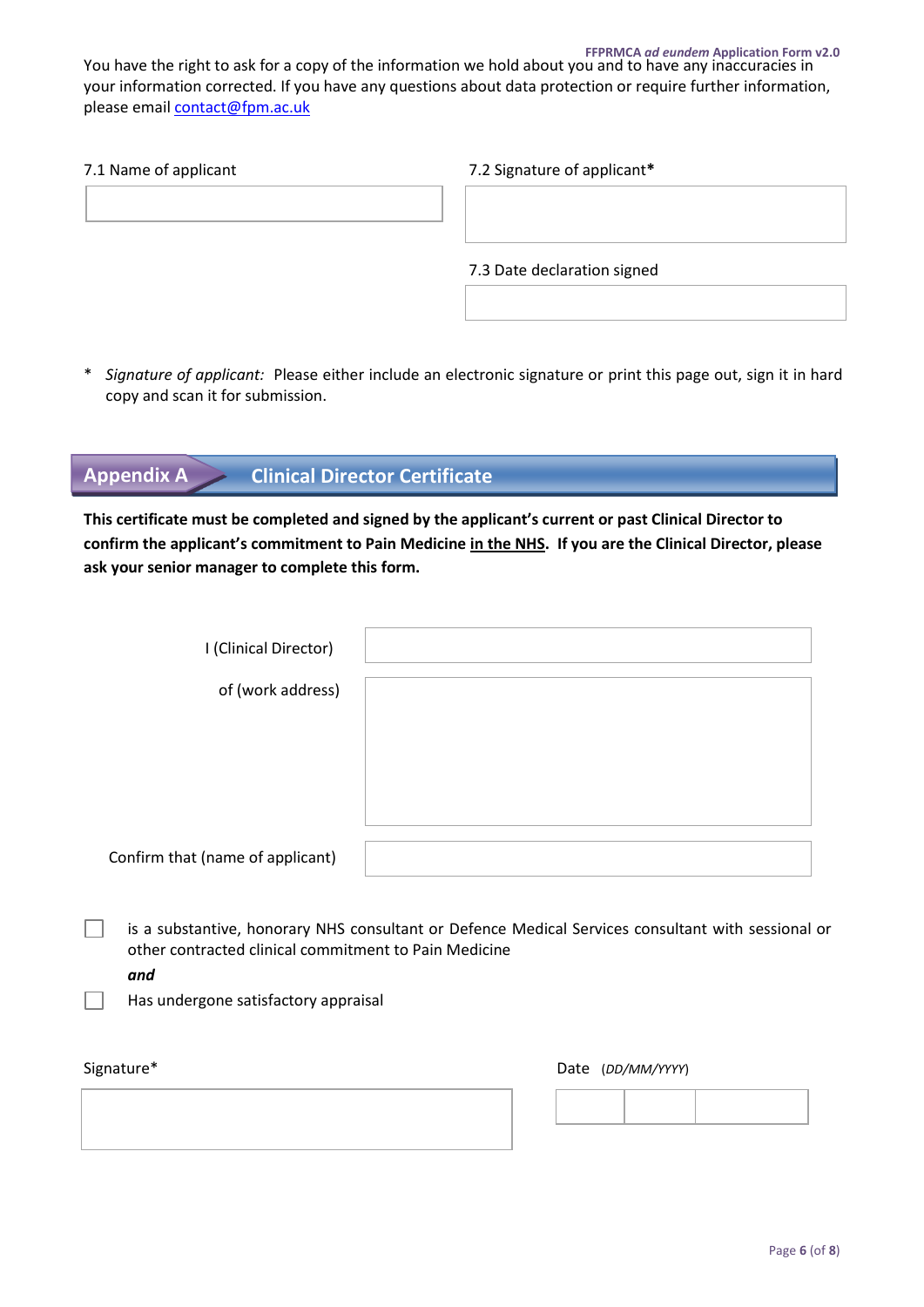#### **Details of Clinical Director in case further information is required:**

| Email address(es): | Telephone number(s): |
|--------------------|----------------------|
|                    |                      |
|                    |                      |
|                    |                      |

\* *Signature of applicant:* Please either include an electronic signature or print this page out, sign it in hard copy and scan it for submission.

## **Appendix B Faculty Regulations: Fellowship** *ad eundem*

1) Any person in bona fide practice of the speciality of Pain Medicine in the United Kingdom, who satisfies the conditions specified in this Regulation, may apply for admission to Fellowship of the Faculty *ad eundem*, provided that the applicant:

(a) holds a Fellowship in Pain Medicine or other equivalent specialist qualification in Pain Medicine as may be approved by the Board from time to time, or, have been admitted to the Fellowship or Membership of another United Kingdom Medicinal Royal College or Faculty or to an equivalent specialist qualification; and (b) is in good standing with the body awarding the Fellowship or other equivalent specialist qualification. (2) In addition the conditions which must be satisfied by an applicant for the Fellowship *ad eundem* are that: (a) The applicant's practice in the United Kingdom shall normally include substantive or honorary consultant posts with sessional or other contracted clinical commitment to Pain Medicine, and (b) the Board considers the applicant to have furthered the interests of the Faculty, and (c) the applicant is a fit and proper person.

# **Appendix C Examples of Supporting Evidence**

#### **Examples of supporting evidence may include:**

- RITA / ARCP
- **Dub plan (current job plan plus plans for any other posts where Pain Medicine experience was** gained)
- Log-book of clinical work in Pain Medicine
- Peer reviewed case reports/records of reflective practice
- **Peer review assessments of clinical practice within department or trust**
- Examples of team working
- **Examples of participation in teaching**
- Examples of research activity
- Examples of developing guidelines or recommendations for practice
- Examples of participation in local, regional and national audit
- Examples of morbidity, mortality and critical incident reporting
- Records of internal and external continuing education and professional development (CEPD) activities in Pain Medicine

This list is not exhaustive and applicants are encouraged to supply evidence in their portfolio to cover all aspects of the standards as outlined in Appendix D

**Standards for Fellowship Appendix D**